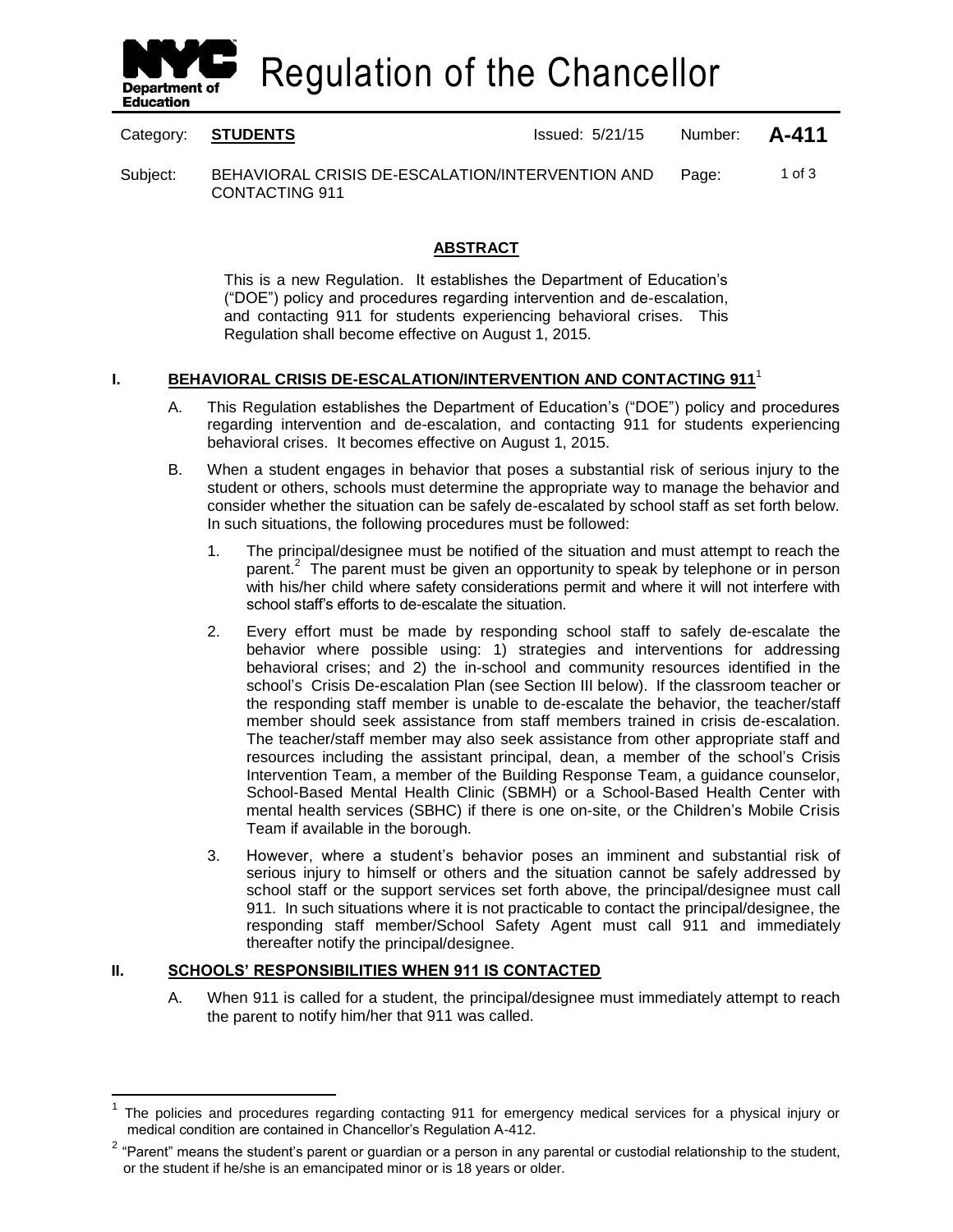Regulation of the Chancellor

**Department of Education** 

Category: **STUDENTS ISSUE 2018** Issued: 5/21/15 Number: **A-411** 

Subject: BEHAVIORAL CRISIS DE-ESCALATION/INTERVENTION AND CONTACTING 911 Page: 2 of 3

- B. If the parent has arrived at the school and it will not interfere with the proper discharge of the on-scene 911 responders' duties and responsibilities, the parent must be given an opportunity to speak to the on-scene 911 responders and the student.
- C. If the parent has not arrived at the school but has been reached by phone, the parent must be given an opportunity to speak to the on-scene 911 responders and the student if it is feasible and it will not interfere with the proper discharge of the on-scene 911 responders' duties and responsibilities.
- D. If the parent requests that his or her child not be transported to the hospital, the on-scene 911 responders will obtain relevant information from DOE staff, the parent and others as appropriate and determine whether the parent's request may be honored in accordance with FDNY policies and procedures for Refusal of Medical Assistance.
- E. If it is determined that the student does not require emergency treatment and/or transport, school officials and the parent shall discuss appropriate immediate next steps, including but not limited to whether the student should be returned to class.
- F. If the school staff is unable to contact the student's parent, the on-scene 911 responders will obtain relevant information from DOE staff and others as appropriate and then determine whether the student requires emergency medical treatment and/or transport. If it is determined that the student will be transported to the hospital, school staff must accompany the student. If the parent does not arrive by the end of the staff member's school day, the staff member must contact the principal/designee for further instructions.
- G. In no circumstance should 911 be called or employed as a disciplinary response or disciplinary measure because of a student's behavior. Furthermore, 911 should not be used in lieu of or as an alternative to de-escalation strategies or resources, where such strategies and resources can be safely used to address the crisis as set forth in I.A.2 above.
- H. Schools may not request or require a mental health clearance letter as a condition of a student attending or returning to school.
- I. Following any behavioral crisis, school staff should meet with the parent (and the student where appropriate) to discuss appropriate positive behavioral supports and interventions for the student.

#### **III. CRISIS INTERVENTION PLANS**

- A. Each school's Crisis Response/Prevention Education/Intervention Team (Crisis Intervention Team) must complete a Crisis De-escalation Plan as part of its Consolidated School and Youth Development Plan. Such plan must:
	- 1. include strategies for de-escalating behavioral crisis situations;
	- 2. identify locations in the school building in which students in crisis may be safely isolated from others;
	- 3. identify any school staff trained in de-escalation techniques;
	- 4. identify in-school and community resources that are available to the school and parents (e.g., mental health clinics, mobile crisis teams, facilities that provide urgent/same-day mental health assessments); and
	- 5. describe how crisis de-escalation and response protocols are communicated to school staff.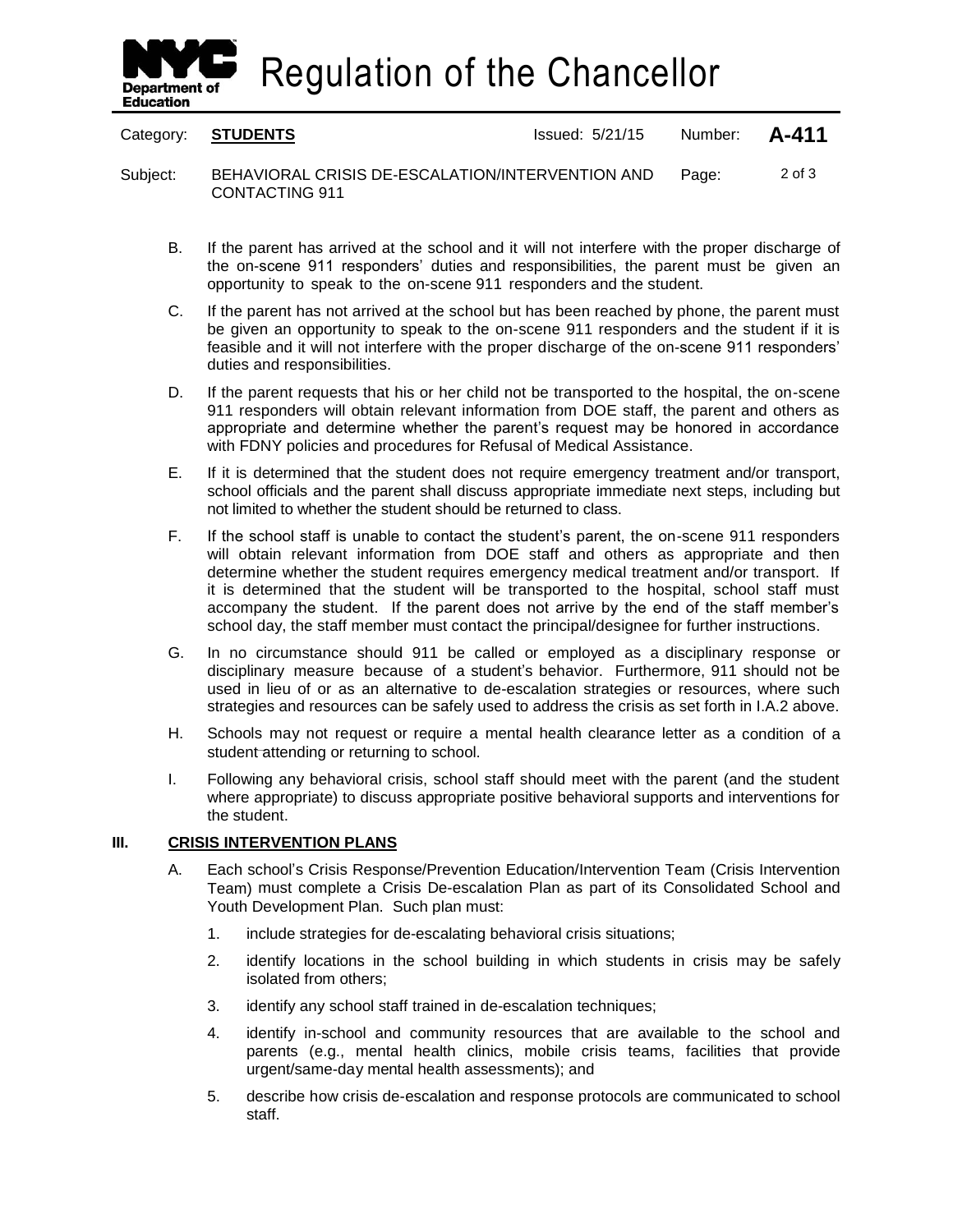

Regulation of the Chancellor

Category: **STUDENTS ISSUE 2018** Issued: 5/21/15 Number: **A-411** 

Subject: BEHAVIORAL CRISIS DE-ESCALATION/INTERVENTION AND CONTACTING 911 Page: 3 of 3

### **IV. REPORTING PROCEDURES**

- A. The principal/designee must notify the DOE's Emergency Intake Center (EIC) at (718) 935-3210 whenever 911 has been contacted.
- B. The principal/designee must file an Online Occurrence Report (OORS Report) within 24 hours of the incident for all school-related incidents, including all incidents for which 911 was contacted.
- C. The Office of Safety and Youth Development (OSYD) provides a help desk to assist with any technical questions regarding the filing of an OORS report. The help desk is available from 8:00 am to 5:00 pm Monday through Friday. To contact the help desk, call (718) 935-5004 and ask for the OSYD Web Support.
- D. Upon request, parents have the right to receive a copy of their child's occurrence report in accordance with Chancellor's Regulation A-820 and the Family Educational Rights and Privacy Act (FERPA).

#### **V. NOTIFICATION**

- A. Each Crisis Intervention Team must conduct an orientation for all school staff, including non-instructional staff by October 31<sup>st</sup>. The orientation session must include a presentation of the policies and procedures set forth in this Regulation and the school's Crisis De-escalation Plan.
- B. Each school must certify by October  $31<sup>st</sup>$  that it has conducted the orientation session in its annual Consolidated School and Youth Development Plan.
- C. By October  $31<sup>st</sup>$ , the policies and procedures set forth in this Regulation and the Crisis De-escalation Plan must be addressed at a School Safety Committee meeting at which an in-house School Safety Agent Level IIl/designee must be present.
- D. A copy of this Regulation must be made available to parents upon request.

### **VI. INQUIRIES**

Inquiries regarding this Regulation should be addressed to:

|              | Office of Safety and Youth Development              |              |
|--------------|-----------------------------------------------------|--------------|
| Telephone:   | N.Y.C. Department of Education                      | Fax:         |
| 212-374-5501 | 52 Chambers Street - Room 218<br>New York, NY 10007 | 212-374-5751 |